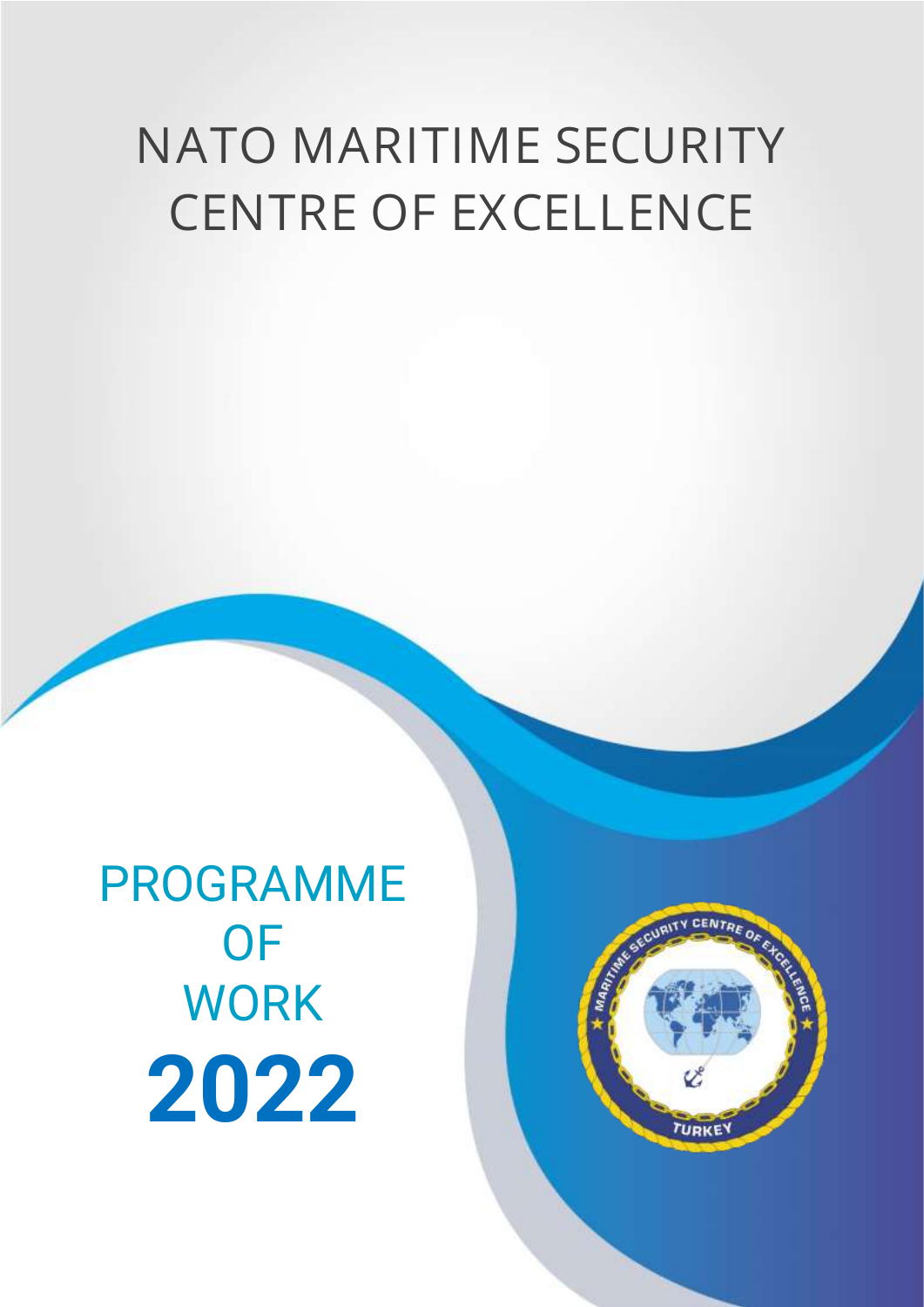| <b>NO</b>      | <b>DATE</b>                      | <b>ACTIVITY</b>                                                             | <b>POC</b>                   |
|----------------|----------------------------------|-----------------------------------------------------------------------------|------------------------------|
| $\mathbf{1}$   | 1 March 2022                     | MARSEC COE UAS and UMS in MSO<br><b>Concept Development Workshop-1</b>      | msa.cdbranch@marseccoe.org   |
| $\overline{2}$ | 30 March 2022                    | Maritime Critical Infrastructure Protection<br>Workshop-1                   | cip.cdbranch@marseccoe.org   |
| 3              | 5 April 2022                     | MARSEC COE Cyber Intelligence in<br>MSO Concept Development Workshop-1      | cb.cdbranch@marseccoe.org    |
| 4              | 16 May 2022                      | Maritime Critical Infrastructure Protection<br>Workshop-2                   | cip.cdbranch@marseccoe.org   |
| 5              | 17-18 May 2022                   | <b>EXER MARSEC-23 Exercise</b><br>Specification (EXPEC) Conference          | eso.etebranch@marseccoe.org  |
| 6              | 25-26 May 2022                   | <b>Steering Committee (SC)</b><br>Meeting-2022/1                            | legad@marseccoe.org          |
| $\overline{7}$ | 2 September 2022                 | MARSEC COE UAS and UMS in MSO<br><b>Concept Development Workshop-2</b>      | msa.cdbranch@marseccoe.org   |
| 8              | 7 September 2022                 | Maritime Critical Infrastructure Protection<br>Workshop-3                   | cip.cdbranch@marseccoe.org   |
| 9              | 19-22 September<br>2022          | <b>JCBRN Capability Development Group</b><br>(CDG) Meeting (Hosting)        | cip.cdbranch@marseccoe.org   |
| 10             | 11-12 October                    | Good Practices in Countering Terrorism<br>in Maritime Domain (with COE DAT) | cb.cdbranch@marseccoe.org    |
| 11             | 25 October 2022                  | MARSEC COE Cyber Intelligence in<br>MSO Concept Development Workshop-2      | cb.cdbranch@marseccoe.org    |
| 12             | 26 October 2022                  | Maritime Critical Infrastructure Protection<br>Workshop-4                   | cip.cdbranch@marseccoe.org   |
| 13             | 31 October -<br>04 November 2022 | Naval Cooperation and Guidance for<br>Shipping (NCAGS) Course               | ccso.etebranch@marseccoe.org |
| 14             | 8-9 November 2022                | Steering Committee (SC)<br>Meeting-2022/2                                   | legad@marseccoe.org          |
| 15             | 15 November 2022                 | Advanced Research Workshop with<br><b>Partners</b>                          | cb.cdbranch@marseccoe.org    |
| 16             | 17-18 November 2022              | <b>EXER MARSEC-23 Initial Planning</b><br>Conference (IPC)                  | eso.etebranch@marseccoe.org  |